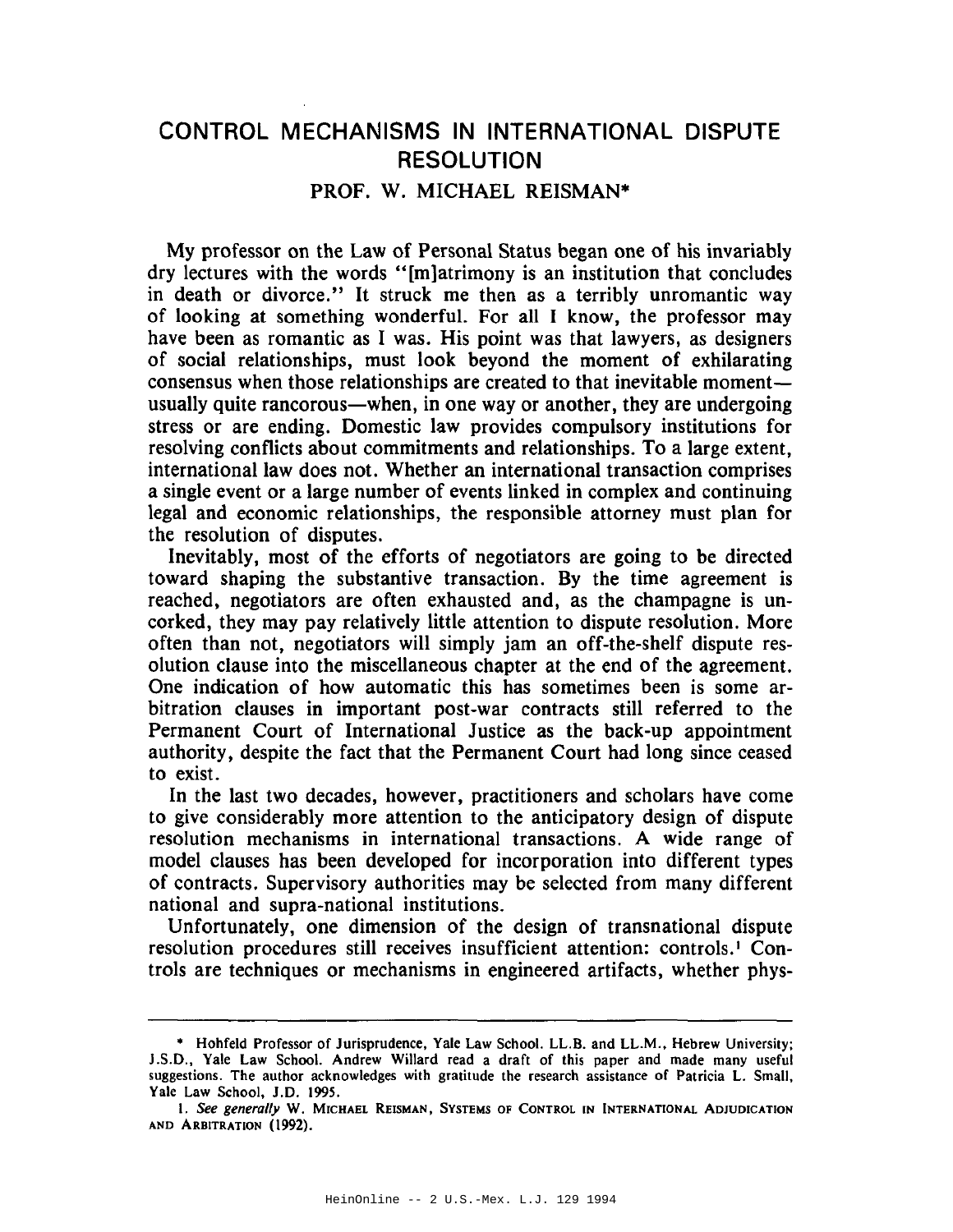ical or social, whose function is to ensure that an artifact works as it was designed to work.

In social and legal arrangements in which a limited power is delegated, control systems are essential. Without them, the limited power may become absolute.

In domestic law, a sequence of appeal options within a national judicial bureaucracy provides control over judicial decision. Comparable layers of contingent controls are not available internationally, for there is no international hierarchical judicial bureaucracy. International dispute resolution procedures were traditionally single-instance affairs; facts and law were decided together in the first and only instance of decision. In smaller groups, even single-instance procedures can be controlled by informal peer controls. They may function as controls in some national settings, but are unlikely to operate in transnational settings where so many actors and so many different cultural values converge in one transaction. And this is unsatisfactory not only because human beings may err, but because granting people authority to act within certain normative guidelines, but not providing controls to enforce those guidelines, greatly increases the "moral hazards" of any enterprise.

In designing controls for international dispute resolution procedures, the alternatives to appeal are limited.

Historically, in the absence of a hierarchical institutional control, the doctrine of excès de pouvoir was supposed to function as a control. *Excès de pouvoir* was premised on the notion that the mechanisms parties created to resolve disputes only had the competence that the parties had assigned to them. If the mechanism—an international tribunal, for example—exceeded its power in a particular instance, the decision that resulted was null and void and could be disregarded. The injured party could invoke exces de pouvoir unilaterally as a justification for refusing to comply with the decision.

The doctrine of exces de pouvoir was elegant in theory but awkward in practice. Its operation presupposes clear criteria by which to appraise the procedures of an arbitration, no small amount of good faith in human nature, which is always perilous, and a substantial capacity for selfdelusion. Not surprisingly, the doctrine of *exces de pouvoir* proved highly susceptible to abuse. This audience will surely remember the long and rancorous history of the United States repudiation of the Chamizal Award.<sup>2</sup>

In the inter-war period, when there was a burst of international arbitration to clear away the debris of the war, the League of Nations considered empowering the Permanent Court of International Justice to hear claims of excès de pouvoir.<sup>3</sup> The proposal languished and died. It

<sup>2.</sup> In re International Title to the Chamizal Tract (United States and Mexico) (Int'l Boundary Comm'n, June 15, 1911), reprinted in 5 AM. J. INT'L L. 782 (1911).

<sup>3.</sup> The proposal was initially made by the government of Finland during the tenth session of the League of Nations Assembly in September 1929. The Assembly considered a report and draft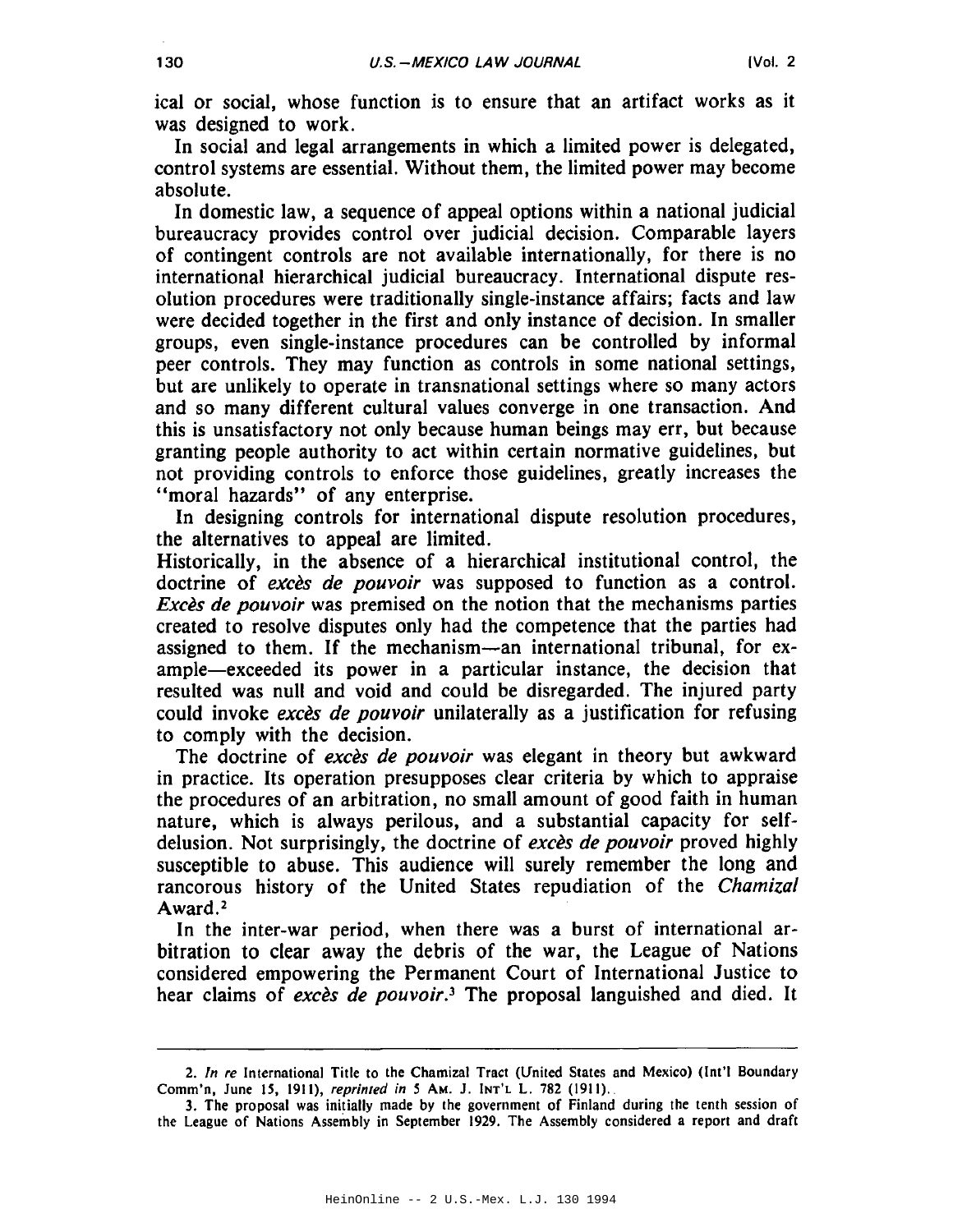was rejected then, and again when Professor Georges Scelle tried to adapt it for the draft Convention on International Arbitration of the International Law Commission.<sup>4</sup> Some commercial arbitration systems. such as the International Chamber of Commerce, provide for a limited internal review of awards prior to their certification, but the grounds are largely technical.

The 1958 New York Convention on the Recognition and Enforcement of Foreign Arbitral Awards<sup>5</sup> developed a different control mechanism for awards arising from disputes between private parties. The Convention uses the network of national courts in all of the States likely to be parties to an international convention.<sup>6</sup> Generally, international dispute resolution mechanisms avoid national courts so as not to require either of the disputants to litigate on the other's turf. That is often the predicate of their selection of a more neutral, transnational modality. The New York Convention contained that potential danger by incorporating national court systems but severely limiting the grounds on which national courts seized of a case may review an award.

The control mechanism of the 1958 Convention has proved to be a remarkably efficient device for the specific types of arbitration for which it was designed. It is workable but rather less appropriate for cases in which one of the parties is a government and especially for cases involving matters of great importance to the political economy of one or both of the parties. Such was the situation facing the World Bank when it decided to develop a control mechanism for the special arbitral institution it was establishing for investment disputes. The bank, committed to accelerating development in the chronically poorer states by the introduction of capital that would otherwise be unavailable, yet appreciating the limited amount of public capital available for the purpose, sought to encourage the flow of private capital into direct foreign investment in developing countries.

But this was a period of new state nationalism with new claims of rights of expropriation and national jurisdiction as a means of economic

A/CN.4/SER.A/1957/Add.1.

5. Convention on the Recognition and Enforcement of Foreign Arbitral Awards, June 10, 1958, 21 U.S.T. 2517, 330 U.N.T.S. 38 [hereinafter New York Convention].

6. Article II(3) of the New York Convention provides:

Id. art. II(3), 21 U.S.T. at 2519, 330 U.N.T.S. at 40.

resolution in September 1931, but postponed its decision on the matter and apparently abandoned the proposal thereafter. Report of the Committee Appointed by the Council to Study the Proposal of the Government of Finland to Confer on the Permanent Court of International Justice Jurisdiction as a Tribunal of Appeal in Respect of Arbitral Tribunals Established by States, V LEAGUE OF NATIONS PUBLICATIONS (Legal), 1930 V.12 (1930); see also 1928-1929 LEAGUE FROM YEAR TO YEAR 68-69; 9 MONTHLY SUMMARY OF THE LEAGUE OF NATIONS 307 (1929); 1930-1931 LEAGUE FROM YEAR TO YEAR 47-48; 11 MONTHLY SUMMARY OF THE LEAGUE OF NATIONS 262, 265-66 (1931).

<sup>4.</sup> Arbitral Procedure-Draft Convention on Arbitral Procedure Adopted by the Commission at its Fifth Session: Report by Georges Scelle, Special Rapporteur, U.N. Doc. A/CN.4/109 (1957), reprinted in [1957] 2 Y.B. Int'l L. Comm'n 1, U.N. Doc.

The court of a Contracting State, when seized of an action in a matter in respect of which the parties have made an agreement within the meaning of this article, shall, at the request of one of the parties, refer the parties to arbitration, unless it finds that the said agreement is null and void, inoperative or incapable of being performed.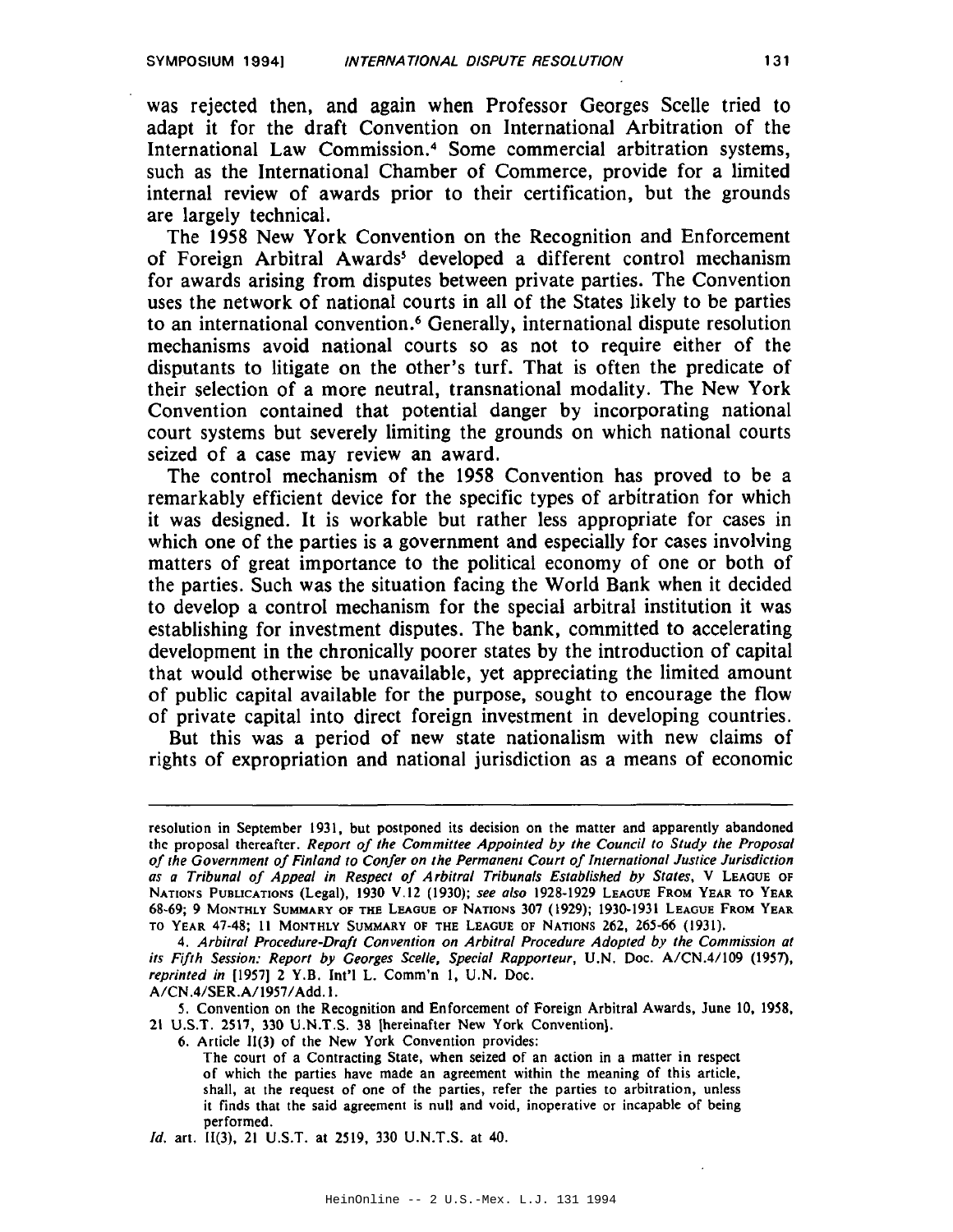self-determination. These trends hardly encouraged risk-averse private investment. The World Bank identified a number of obstacles that might be minimized by an appropriately structured dispute resolution mechanism. The bank created the International Convention on the Settlement of International Disputes (ICSID).<sup>7</sup> Under ICSID, as it has come to be known, capital exporting states agreed not to exercise "diplomatic protection,"<sup>8</sup> a euphemism for what are often rather coercive actions on behalf of nationals whose property has been taken. Developing countries committed themselves to proceeding directly to arbitration. Unless specifically indicated, they were presumed to have waived the requirement of exhaustion of domestic remedies.<sup>9</sup>

Designing a control mechanism for this particular form of dispute resolution was challenging. The control mechanism of the New York Convention, which has proven so successful, would not have suited this type of arbitration, for governments would have been loathe to submit to foreign courts, even for control purposes. Likewise foreign investors, who were understandably reluctant to have their disputes heard by the courts of the host state, pressed for a different approach.

The designers of the ICSID Convention were inspired by the efforts of Professor Georges Scelle two decades earlier. But instead of incorporating the International Court as their control mechanism, as Scelle had wished, they created, in its stead, an internal control mechanism. Briefly, the ICSID Convention allows every state party to nominate a number of potential arbitrators to an ICSID list.<sup>10</sup> When a dispute arises, the parties may, but need not, select their arbitrators from this list.<sup>11</sup> When an award is rendered and one or more of the parties believes that the tribunal was improperly constituted; manifestly exceeded its powers; departed from a fundamental rule of procedure; failed to justify the award; or that one of the tribunal members was corrupted, the aggrieved party may lodge an application for annulment within 120 days.<sup>12</sup> Once the application is filed, the chairman of the ICSID Administrative Council appoints an ad hoc committee of three persons from that list of names that had been proposed by the state members. But no member of the ad hoc committee may be a national of the state party or of the country of the foreign investor involved in the dispute.<sup>13</sup>

Though its mandate is more circumscribed than the tribunal whose award it is reviewing, the ad hoc committee is, in effect, another tribunal following substantially the same procedures outlined in the Convention for the original tribunal. The committee may stay enforcement of the

132

<sup>7.</sup> Convention on the Settlement of Disputes Between States and Nationals of other States, March 18, 1965, 17 U.S.T. 1271, 575 U.N.T.S. 160 [hereinafter ICSID Convention]. For background material, see REISMAN, supra note 1, at 46-50.

<sup>8.</sup> ICSID Convention, *supra* note 7, art. 27, 17 U.S.T. at 1281, 575 U.N.T.S. at 176.

<sup>9.</sup> Id. art. 26.

<sup>10.</sup> Id. art. 13, 17 U.S.T. at 1276, 575 U.N.T.S. at 168.

<sup>11.</sup> Id. art. 40, 17 U.S.T. at 1288, 575 U.N.T.S. at 184.

<sup>12.</sup> Id. art. 52(1), 17 U.S.T. at 1290, 575 U.N.T.S. at 192.

<sup>13.</sup>  $Id.$  art.  $52(3)$ .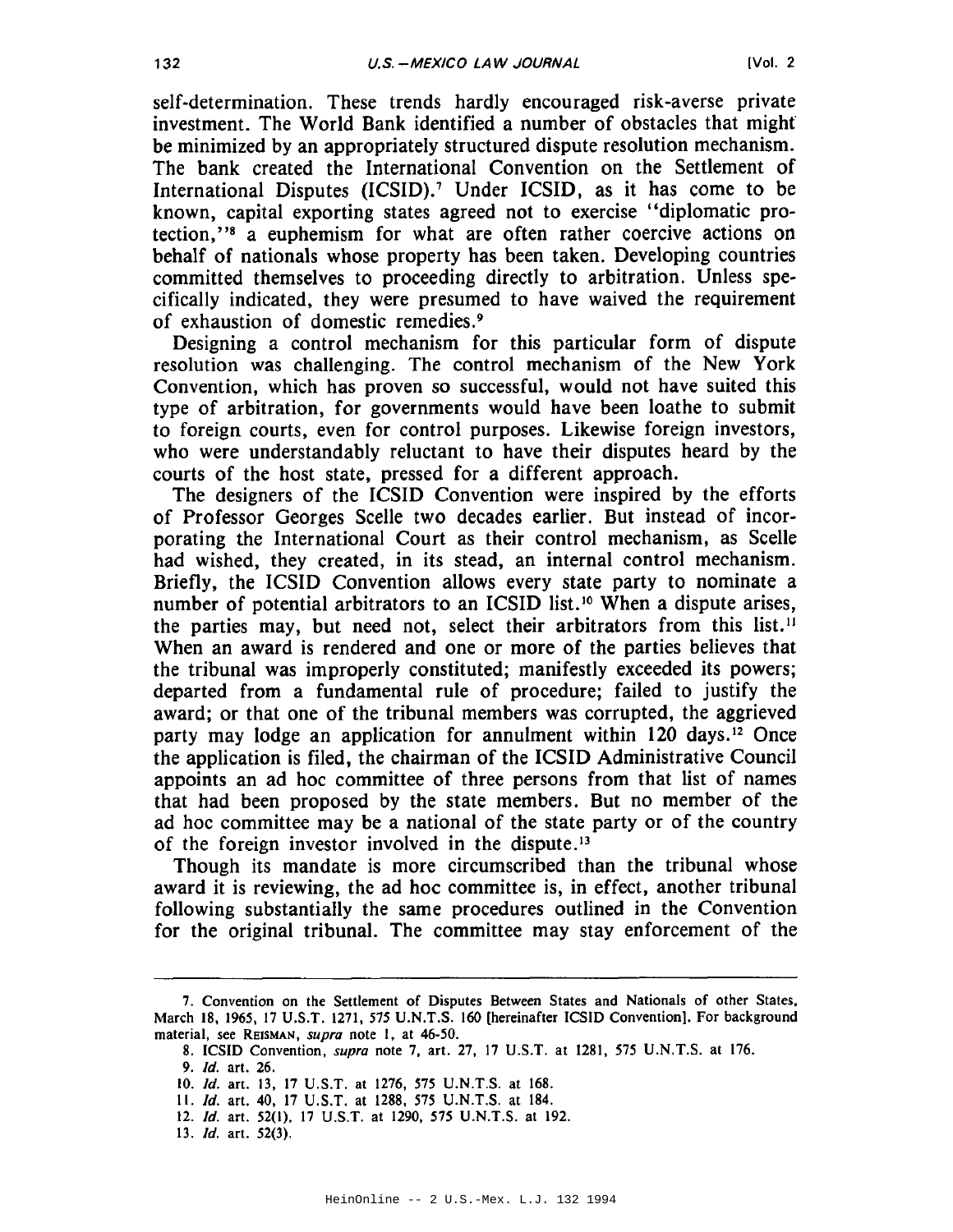award during its proceedings.<sup>14</sup> If it finds that there has been a violation of one or more of the standards, the ad hoc committee is also authorized to annul the award in whole or in part. If the award is nullified by the committee, either party may submit the dispute to a new tribunal, constituted in accordance with the Convention.<sup>15</sup>

The advantage of this control mechanism was that it provided a review of an international award, challenged by one party as violating the procedural conventions of international arbitration, while avoiding many of the well-known perils. it contained the potential for abuse in the institution of the unilateral claim of exces de pouvoir. It also avoided shifting the dispute to a national court, which would have been unacceptable, given the nature of the economic relationships that were involved. Nor did the control mechanism place the dispute before the International Court. That would have been structurally difficult given the fact that one of the parties was not a state. And using the court as the control mechanism would certainly have been politically unacceptable. An award could be challenged, but unlike the classic claim of exces de pouvoir, notoriously susceptible to abuse, a claim under ICSID was channeled within the bank arbitration process, in a procedure to which the parties had already agreed.

The ICSID review procedure was not used for the first 17 years of the institution. Finally, in 1983, the procedure got off to a rather rocky start. In Klöckner v. Cameroon,<sup>16</sup> the ad hoc committee took a very technical approach. It expanded the grounds for annulment by permitting a claimant to allege any violation of the Convention in the review procedure.<sup>17</sup> In addition, it created a hair-trigger mechanism for annulment, without regard to the materiality or gravity of a violation.<sup>18</sup> The net result, as many scholars at the time observed, was to pressure counsel representing losing parties to challenge the award and, insofar as review became a regular feature, to transform ICSID into a two-level arbitration. Happily, in a number of subsequent decisions by ad hoc committees, the excessiveness of Klöckner was tempered.<sup>19</sup> The control mechanism appears to have been repaired and the ICSID experiment seems back on track.

To their credit, the designers of the Free Trade Agreement (FTA) between the United States and Canada carefully considered the control mechanism problem when they shaped the dispute resolution procedure. I have some reservations about the wisdom of the essential design of the first-instance binational panel,<sup>20</sup> and I will comment on it in a moment.

<sup>14.</sup> Id. art. 52(5), 17 U.S.T. at 1291, 575 U.N.T.S. at 192.

<sup>15.</sup> *Id.* art. 52(6).

<sup>16.</sup> Klöckner v. Cameroon, Decision of the Ad Hoc Committee (May 3, 1985), reprinted in 1 ICSID Rev.-Foreign Investment L.J. 89 (1986).

<sup>17.</sup> *Id.* paras. 58-59.

<sup>18.</sup> Id. para. 179.

<sup>19.</sup> See, e.g., Maritime Int'l Nominees Establishment (MINE) v. Guinea, Decision of the Ad Hoc Committee (Dec. 22, 1989), reprinted in 5 ICSID Rev.-Foreign Investment L.J. 95 (1990).

<sup>20.</sup> See United States-Canada Free Trade Agreement, arts. 1901 & 1904, annex 1901.2.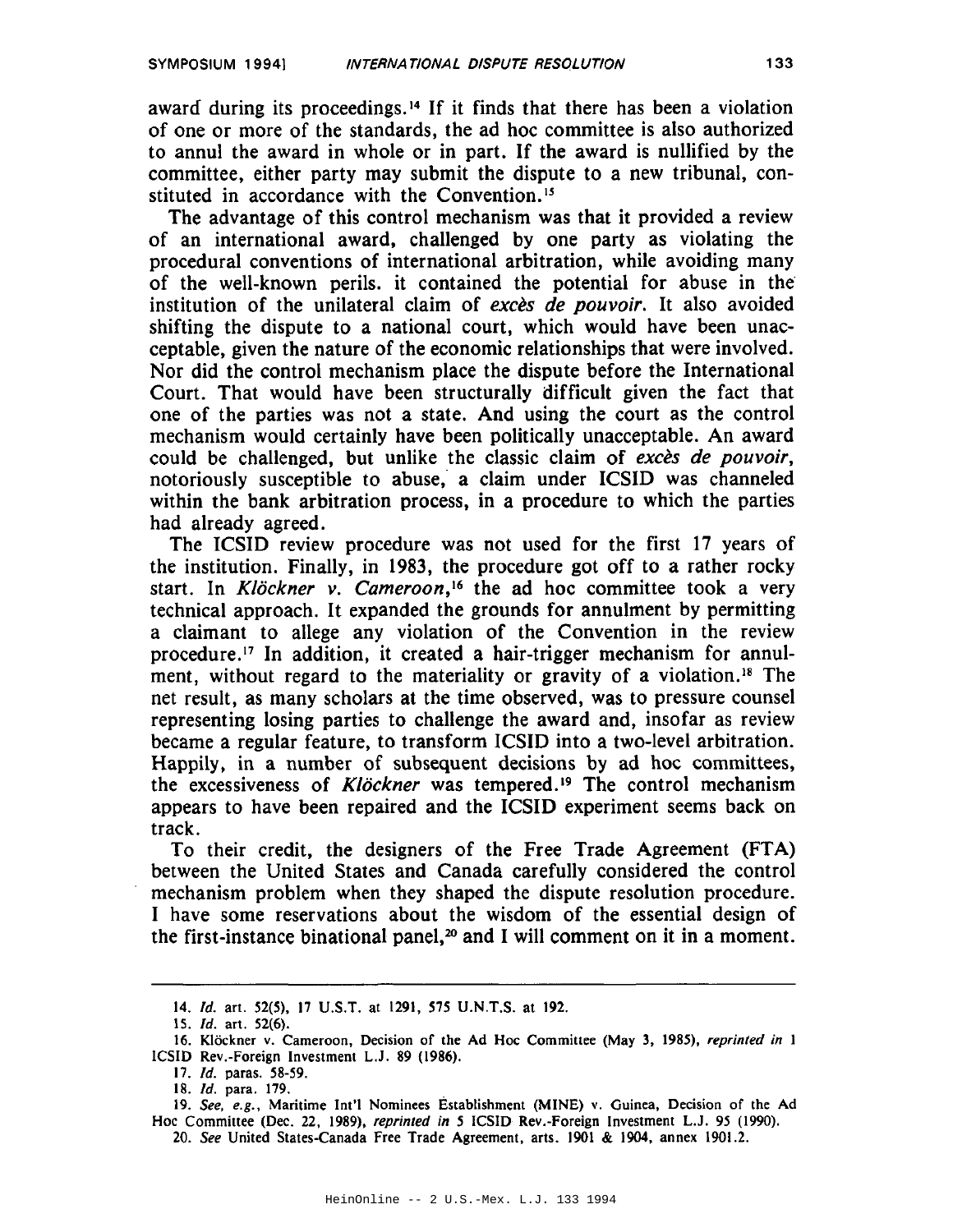But I greatly admire the FTA's design for a control mechanism in the second instance.

The FTA control challenge was strikingly similar to that facing the designers of ICSID. The first-instance decision mechanism, largely based on the contemporary private arbitration model, plainly required a control mechanism to police moral hazard and to resolve disputes about the propriety of first instance decisions by the bi-national panels. But designing a mechanism for disputes with incredibly high stakes for two collaborating but competitive political economies was no easy task. Prior to the FTA, the control had consisted of resorting to a higher level in the judicial bureaucracies of the states concerned. But to assign control to the court systems of one of the parties would have frustrated the purpose of "denationalizing" the first instance. Hence, the FTA created an "extraordinary challenge" procedure, which permits the United States or Canadian government to seek review of a panel determination in a narrowly defined set of circumstances. Under Article 1904, section 13, a party must allege that a panel member violated the rules of conduct,<sup>21</sup> that "the panel seriously departed from a fundamental rule of procedure,"<sup>22</sup> or that the panel exceeded its powers, authority, or jurisdiction.<sup>23</sup> In addition, the party must demonstrate that the alleged action "materially affected the panel's decision"<sup>24</sup> and that the action "threatens the integrity of the binational review process."<sup>25</sup> Once a party invokes the extraordinary challenge procedure, a committee of three judges, rather than ad hoc arbitrators, reviews the original decision and within thirty days renders a decision to affirm, vacate, or remand.

The procedure has been invoked only twice thus far, on both occasions by the United States. The jurisprudence that has emerged under these provisions is quite interesting. The first dispute involved the importation of subsidized pork from Canada.<sup>26</sup> The United States challenged a binational panel ruling that limited the evidence the International Trade Commission (ITC) could consider. The panel's decision, in essence, forced the ITC to reverse its earlier determination that Canada's subsidies threatened a United States industry with material injury.<sup>27</sup> Two of three commissioners charged that the panel's ruling "violateld fundamental principles' of the FTA and 'contain[ed] egregious errors under U.S. law.""28

28. Id. at \*6.

<sup>21.</sup> U.S.-Canada Free Trade Agreement, art. 1904.13(a)(i).

<sup>22.</sup> *Id.* art. 1904.13(a)(ii).

<sup>23.</sup> Id. art. 1904.13(a)(iii).

<sup>24.</sup> Id. art. 1904.13(b).

 $25.$   $Id.$ 

<sup>26.</sup> In re Fresh, Chilled, or Frozen Pork from Canada, Panel No. ECC-91-1904-01USA, 1991 FTAPD LEXIS 7.

<sup>27.</sup> The challenged ruling was the second of two panel decisions in the dispute to remand the determination to the ITC. The Panel first remanded the determination because the ITC's findings had been based on erroneous statistics. After the first remand, the ITC reopened the record to gather new information on certain narrow aspects of its investigation. After the ITC issued its second determination, the Panel found that the ITC had erred in considering information outside those narrow aspects, and remanded the determination again.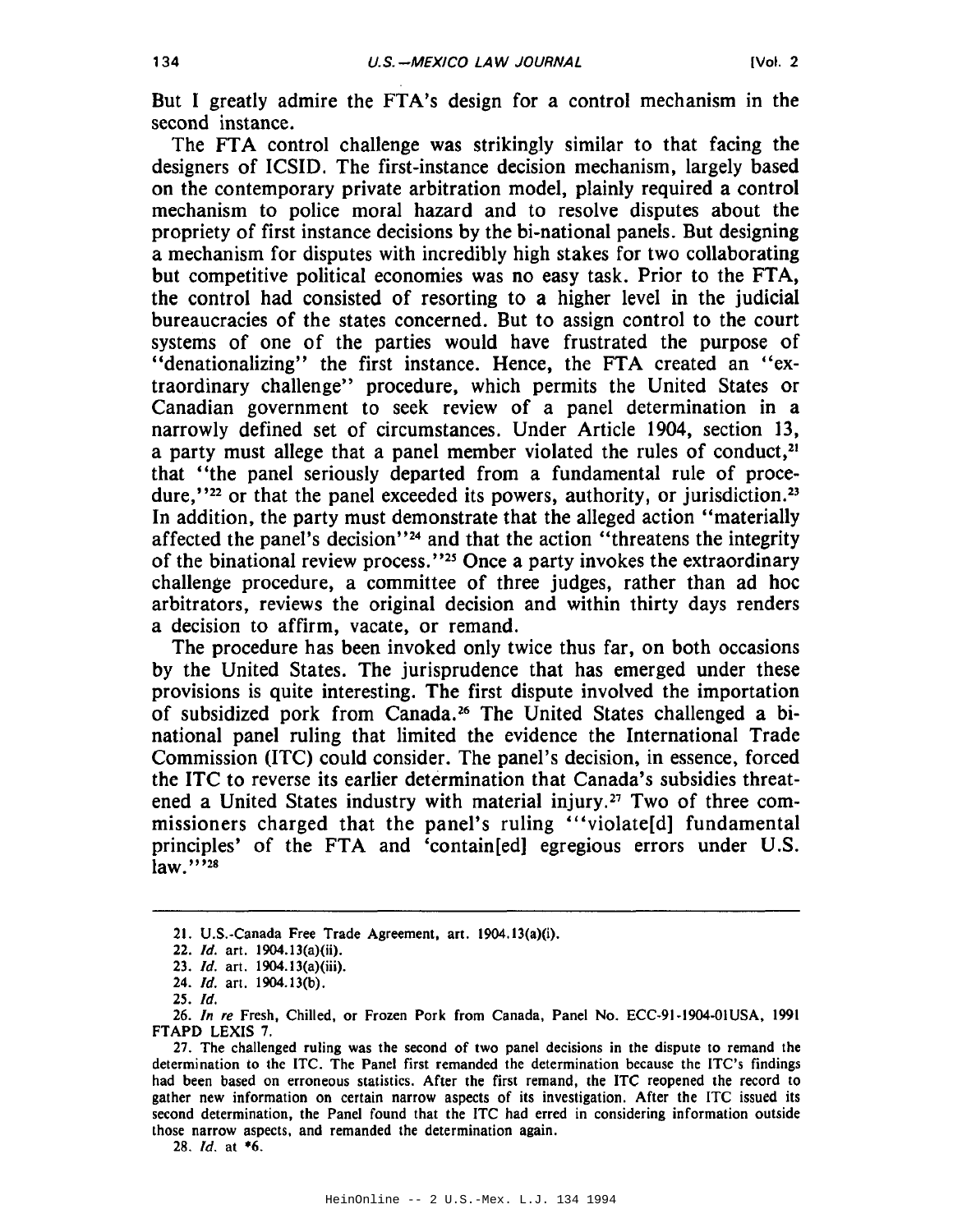The Extraordinary Challenge Committee (ECC) dismissed the challenge request, finding that the United States had failed to demonstrate that the alleged errors constituted departures from rules of procedure or constituted abuses of power, authority, or jurisdiction. In addition, the ECC determined that none of the alleged errors materially affected that panel's decision or threatened the integrity of the binational panel review process.<sup>29</sup> The committee noted that its role was an extremely narrow one: the ECC was not to act as a routine appeal mechanism, but to respond to "aberrant panel decisions."30

The second ECC case was more controversial. The United States requested review of a decision concerning live swine, in which a binational panel had determined that certain Canadian subsidies were not "specific" and therefore not countervailable. The United States alleged that the panel had exceeded its jurisdiction by substituting its judgment for that of the Commerce Department.<sup>31</sup> Although the ECC unanimously dismissed the challenge, the committee found several aspects of the panel's review disturbing. The committee acknowledged that it felt "the Panel may have erred" in overturning the Commerce Department's determination, but the committee "was not persuaded that the Panel manifestly exceeded the appropriate standard of review."<sup>32</sup> The committee also criticized the panel's refusal to permit the Commerce Department to reopen the record in the proceeding.  $33$ 

Throughout the opinion, the ECC emphasized the extremely narrow scope of its review: "The ECC should address systemic problems and not mere legal issues that do not threaten the integrity of the FTA's dispute resolution mechanism itself."<sup>34</sup> The committee envisioned a narrow role for the binational panels as well:

Panels must follow and apply the law, not create it . . . they are not appellate courts  $\dots$ . Panels may not articulate the prevailing law and then depart from it in a clandestine attempt to change the law.<sup>35</sup>

Restraint is obviously a critical feature of control mechanisms. Too little restraint transforms control into appeal. But too much restraint undermines the deterrent effect of a control system. It is, of course, too early to appraise the aggregate performance of the FTA control system, but as a student of these mechanisms, my sense—and it is tentative—is that the ECCs have shaped a role for themselves that may generate insufficient expectations of control in binational panels. The fact that, to date, no Extraordinary Challenge Committee has annulled a decision by a binational panel may, of course, testify to the high quality of the

<sup>29.</sup> Id. at \*15-\*16.

<sup>30.</sup> Id. at \*9.

<sup>31.</sup> In the matter of: Live Swine from Canada, Panel No. ECC-93-1904-01USA, 1993 FTAPD LEXIS 1, at  $*10$ .

<sup>32.</sup> Id. at \*14-\*15.

<sup>33.</sup> Id. at \*17.

<sup>34.</sup> Id. at \*7.

<sup>35.</sup> Id. at \*15-\*16.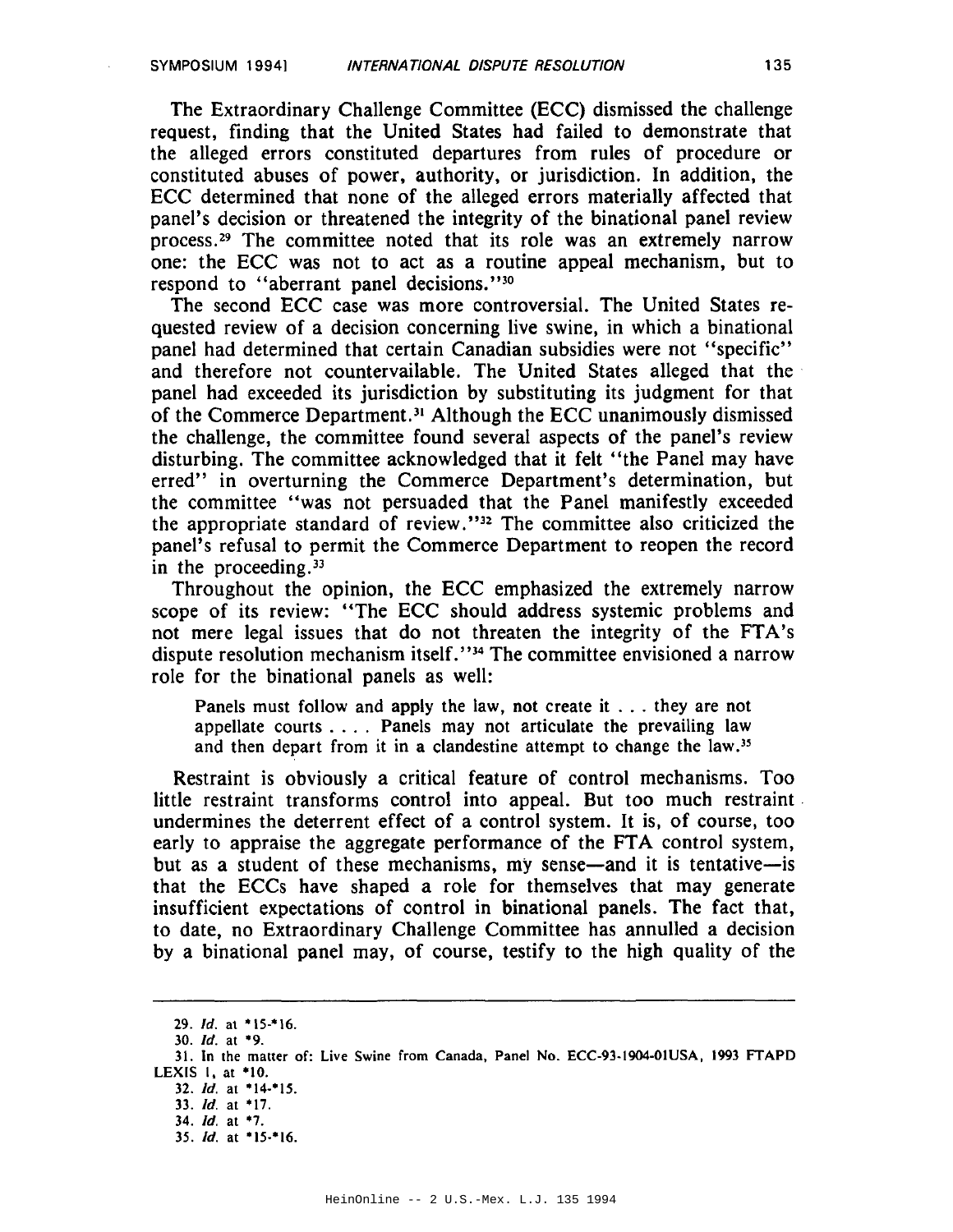binational panels. But one of the consequences of a string of confirmations is the absence of guidelines of control. Uncertainty here may, in subtle ways, undermine the latent restraints of a control mechanism.

The North American Free Trade Agreement (NAFTA) sets forth the same three-pronged test for launching an extraordinary challenge.<sup>36</sup> The only substantive difference between the NAFTA and the FTA provisions is that NAFTA makes explicit what was arguably implicit in the FTA: that by failing to apply the appropriate standard of review, a panel exceeds its authority.<sup>37</sup>

There are a number of important differences between the approach of ICSID and the approach of the free trade agreements to control mechanisms. First, under the free trade agreements, a party seeking an extraordinary challenge must show that the alleged action (i) materially affected the panel's decision and (ii) threatened the integrity of the panel system. ICSID did not prescribe a test of materiality, a lacuna into which the Klöckner ad hoc committee tumbled. Nor did ICSID prescribe the requirement that the implications for the systemic dimension be taken into account. Neither of these two requirements were fully explored in the FTA's ECC cases, because in neither case did the petitioner meet the threshold requirement of showing an abuse of power or a departure from rules of procedure. As a result, the full scope of ECC review and control is not known and may be under-appreciated.

Another distinction is that only parties to the free trade agreements, not private litigants, can seek ECC review. This is an important distinction that may be justified by the major political and economic implications of the dispute resolution mechanism itself. Yet, it inevitably has implications for the private parties' expectations of justice. The fact that the right of initiation of the control mechanism is restricted to the governments could mean that the ECC will function as a more restrained control mechanism than an ad hoc ICSID committee. It could also mean that when ECC cases are brought, they will be more politicized, with potentially greater stakes for the continuity of the FTA itself.

The FTA and NAFTA represent innovative responses to the problem of control in international dispute resolution. They take an existing model and adapt it wisely. The question now is whether the ICSID model is optimally appropriate as a dispute resolution mechanism for FTA and NAFTA type regimes.

I believe that it would be useful to consider a range of new types of institutions. I am persuaded by Professor David Caron's insightful observations in this regard. Caron notes the incongruity of adapting the private arbitration model for the resolution of disputes that have major public consequences. Perhaps it is time to fashion a new type of institution: a permanent, binational tribunal on the order of the United States-Iranian Claims Tribunal. The creation of a permanent bi-national or tri-national

<sup>36.</sup> North American Free Trade Agreement, Dec. 17, 1992, U.S.-Can.-Mex., art. 1904, § 13, H.R. Doc. No. 103-59 (effective Jan. 1, 1994).

<sup>37.</sup> *Id.* art.  $1904(13)(a)(iii)$ .